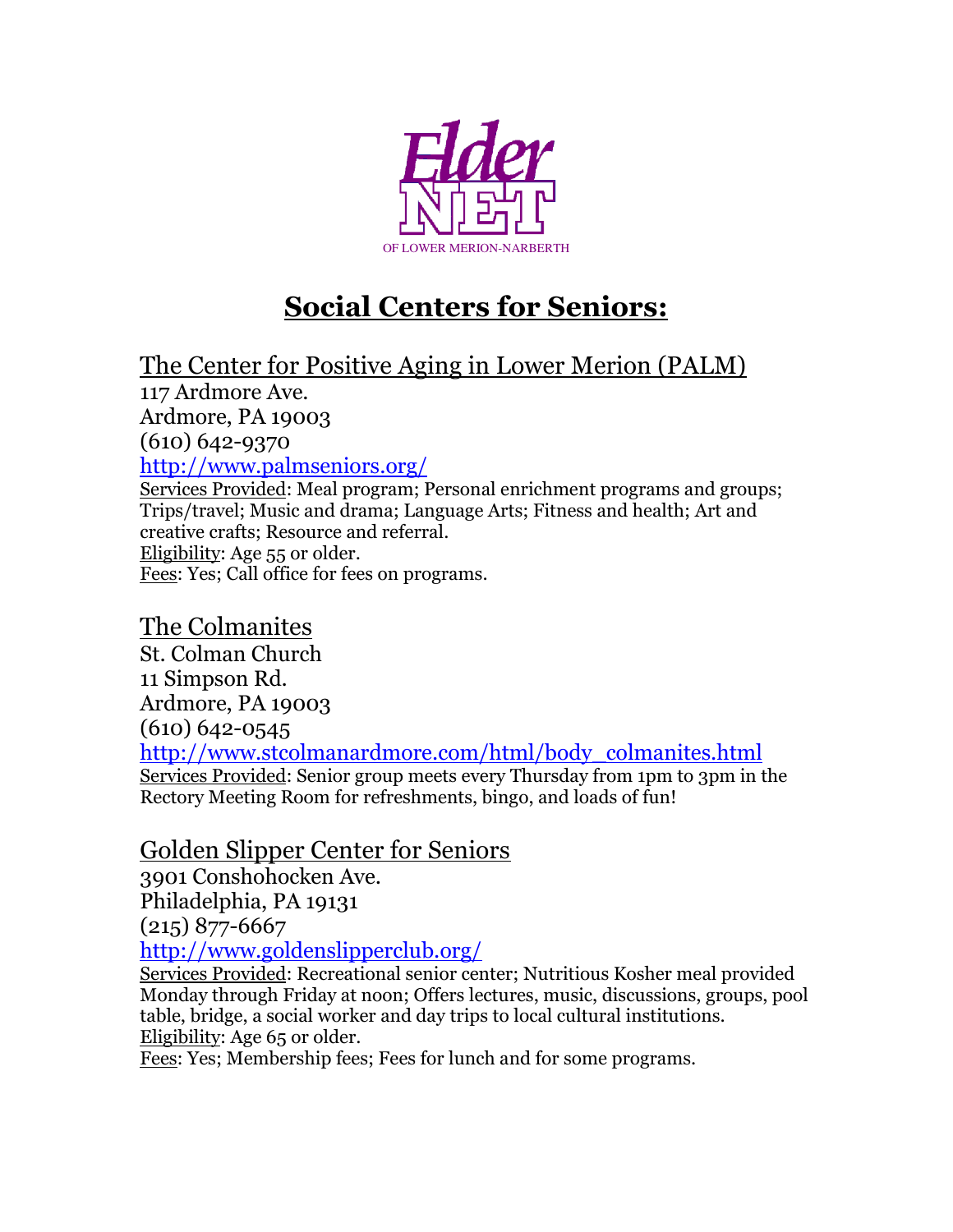# Kaiserman Jewish Community Center

45 Haverford Rd.

Wynnewood, PA 19096

(610) 896-7770

<http://www.phillyjcc.com/>

Services Provided: Social, educational, and athletic activities; Aqua therapy; Support groups. Eligibility: Age 55 or older. Fees: Yes.

# Main Line Adult Day Center

119 Radnor St.

Bryn Mawr, PA 19010

(610) 527-4220

<http://www.mainlineadultdaycenter.org/>

Services Provided: Adult day care: Light breakfast; Hot lunch; Movement, music and art therapies; Incontinence training; Daily activity programs. Eligibility: For frail, physically and/or cognitively impaired older adults. Fees: Yes; Sliding scale fees.

# New Horizons Senior Center

100 Conway Ave., 2nd Floor Narberth, PA 19072 (610) 664-2366 <http://newhorizonsseniorcenter.org/>

Services Provided: A community senior center providing adult education, socialization, trips, exercise programs, vocal group, daily noon lunch, volunteer opportunities.

Fees: Nominal membership, fees for some activities and meals.

#### Our Mother of Good Counsel

31 Pennswood Rd. Bryn Mawr, PA 19010 (610) 525-0147 <http://www.omgcparish.org/> Services Provided: Senior club, socialization, and education. Eligibility: Age 55 or older.

Fees: Yes; Membership fees.